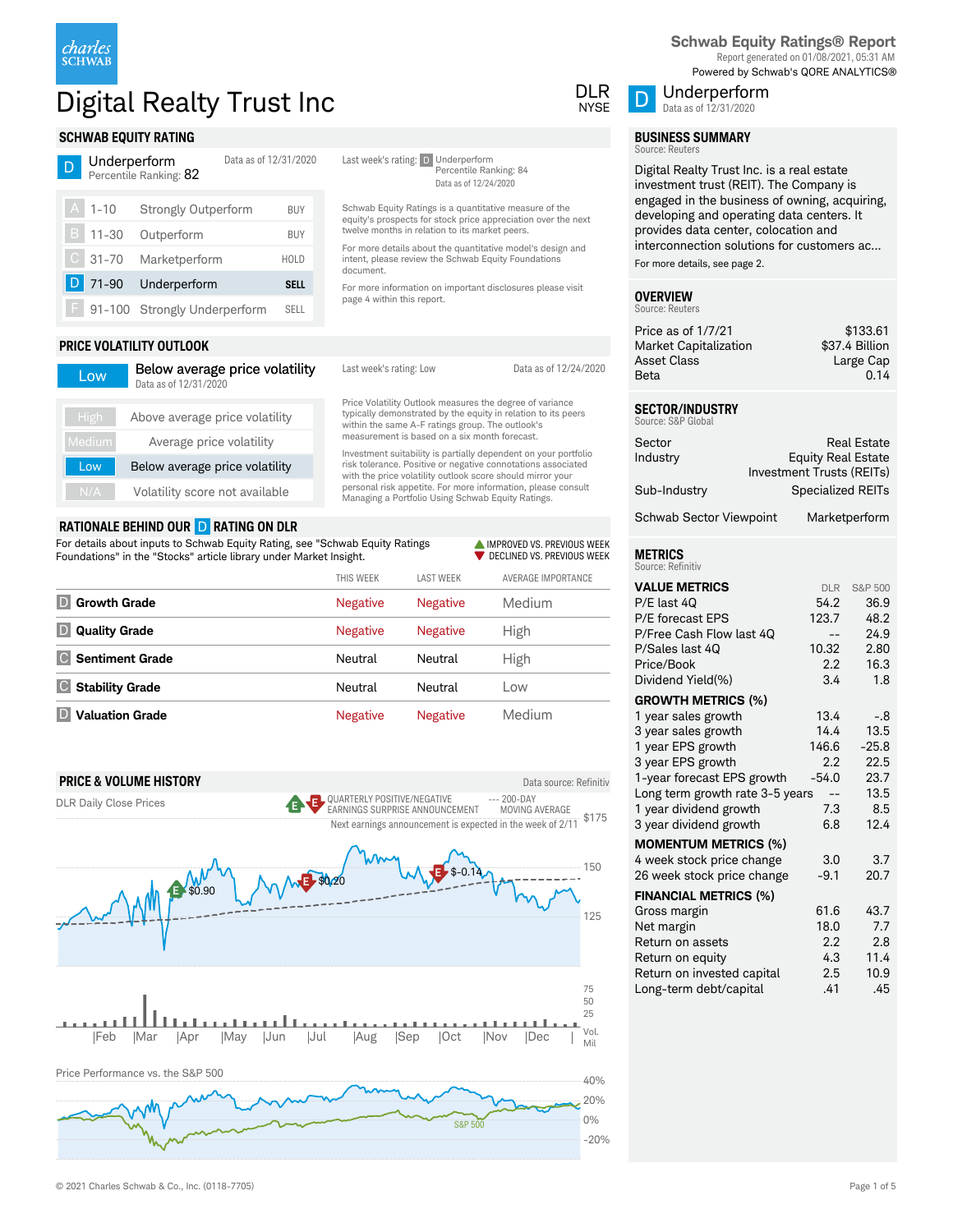

# Digital Realty Trust Inc DIR DUR DUR DUR DUR

# **EARNINGS PER SHARE** Earnings data source: Refinitiv

| Fiscal Year ending                                         | Quarterly \$ |            |                        |            | Annual \$  |                   |        |      |         |         |      |       |
|------------------------------------------------------------|--------------|------------|------------------------|------------|------------|-------------------|--------|------|---------|---------|------|-------|
| in December                                                |              | 2019<br>Q4 | 2020<br>Q <sub>1</sub> | 2020<br>Q2 | 2020<br>Q3 | 2020<br>Q4E       |        | 2016 | 2017    | 2018    | 2019 | 2020E |
|                                                            | \$2.00       | 1.50       |                        |            |            |                   | \$3.00 | 2.20 |         |         | 2.35 |       |
|                                                            | \$1.00       |            | 0.90                   | 0.20       |            | 0.20              | \$2.00 |      |         | 1.21    |      | 1.08  |
|                                                            | \$0.00       |            |                        |            | $-0.14$    |                   | \$1.00 |      | 0.99    |         |      |       |
|                                                            | $$ -1.00$    |            |                        |            |            |                   | \$0.00 |      |         |         |      |       |
| vs. prior year (%)                                         |              | 900.0      | 95.7                   | 33.3       | $-158.3$   | $- -$             |        | 40.9 | $-55.1$ | 22.2    | 94.6 | --    |
| Earnings Surprise(%)                                       |              | 291.6      | 163.2                  | $-29.3$    | $- -$      | $\qquad \qquad -$ |        | 9.4  | $-15.8$ | $-10.4$ | 77.0 | --    |
| # of analysts                                              |              | 9          | 10                     | 14         | 14         | 11                |        | 11   | 11      | 13      | 11   | 16    |
| Next earnings announcement is expected in the week of 2/11 |              |            |                        |            |            |                   |        |      |         |         |      |       |

**REVENUE** Revenue data source: Refinitive and the settlement of the settlement of the Revenue data source: Refinitiv Fiscal Year ending in December Quarterly \$ Annual \$ 2019  $Q4$ 2020  $Q1$ 2020  $Q2$ 2020  $Q3$ 2020 Q4E vs. 1 year ago  $(\%)$  1.2 1.1 24.0 27.1 \$0.0B \$0.5B \$1.0B \$1.5B  $0.79B - 0.82B - \frac{0.99B}{0.99B} - \frac{1.02B}{0.03B}$ 2016 | 2017 | 2018 | 2019 | 2020E  $21.5$  14.7 23.9 5.3 \$B \$1B \$2B \$3B \$4B 2.14B 2.46B 3.05B 3.21B 3.87B

### **ANNUAL EARNINGS FORECAST** Source: Refinitiv

|            | <b>MEAN</b><br><b>FORECAST</b> | CONSENSUS<br>CHANGE IN<br>LAST 30 DAYS | FORECAST<br>RANGE | NUMBER OF<br><b>FORECASTS</b> |
|------------|--------------------------------|----------------------------------------|-------------------|-------------------------------|
| 12/31/2020 | \$1.08                         | \$0.00                                 | $$0.95 - $1.28$   | 16                            |
| 12/31/2021 | \$1.06                         | $$ -0.01$                              | $$0.61 - $1.39$   | 16                            |

\$6.00

### **DIVIDENDS** Dividends data source: Refinitive and **Dividends data source: Refinitive**



Dividends are paid on a Quarterly basis.

# **NYSE**

**OTHER OPINIONS**

Data as of 12/31/2020

| CFRA<br>Recommendation                                                                                     |                                               |                  |      |                           | RANKING SINCE 06/09/2017                     |
|------------------------------------------------------------------------------------------------------------|-----------------------------------------------|------------------|------|---------------------------|----------------------------------------------|
| $\pm$                                                                                                      | $+ +$                                         | ***              |      | **** 1                    | *****                                        |
|                                                                                                            | Morningstar Rating                            |                  |      |                           | <b>RATING SINCE 11/09/2020</b>               |
| ÷                                                                                                          | **                                            | ***              |      | ****                      | *****                                        |
| <b>UNDERPERFORM</b>                                                                                        | Credit Suisse Rating                          | <b>NEUTRAL</b>   |      |                           | RATING SINCE 06/01/2020<br><b>OUTPERFORM</b> |
|                                                                                                            | Argus 12 Month Rating RATING SINCE 07/03/2019 |                  |      |                           |                                              |
| <b>SELL</b>                                                                                                |                                               | <b>HOLD</b>      |      |                           | BUY                                          |
| <b>Ned Davis Rating</b>                                                                                    |                                               |                  |      |                           | RATING SINCE 10/19/2020                      |
| <b>SELL</b>                                                                                                |                                               | NEUTRAL          |      |                           | <b>BUY</b>                                   |
| <b>RATING SINCE</b><br>Market Edge Second Opinion®<br>01/04/2021<br><b>NEUTRAL</b><br><b>AVOID</b><br>LONG |                                               |                  |      |                           |                                              |
| OPINION                                                                                                    | Reuter's Average Rating<br>SFI I              | NDFR-<br>PERFORM | HOLD | ni i Ta<br><b>PERFORM</b> | RATING SINCE 12/31/2020<br><b>RUY</b>        |

#### **BUSINESS DESCRIPTION** Source: Reuters

Digital Realty Trust Inc. is a real estate investment trust (REIT). The Company is engaged in the business of owning, acquiring, developing and operating data centers. It provides data center, colocation and interconnection solutions for customers across a range of industry verticals ranging from cloud and information technology services, communications and social networking to financial services, manufacturing, energy, healthcare, and consumer products. Its portfolio consists of approximately 225 data centers, of which 147 are located in the United States, 41 are located in Europe, 19 are located in Latin America, 10 are located in Asia, five are located in Australia and three are located in Canada. PlatformDIGITAL is its platform for centers of data exchange, interconnection, and colocation solutions.

| \$4.00 |                                                                                                                                                                                                                                                                                                                                                                                                                                                                            | $---3.49$ |                             | 3.67 |                                | 3.96 | .25  |  |
|--------|----------------------------------------------------------------------------------------------------------------------------------------------------------------------------------------------------------------------------------------------------------------------------------------------------------------------------------------------------------------------------------------------------------------------------------------------------------------------------|-----------|-----------------------------|------|--------------------------------|------|------|--|
| \$2.00 | $\frac{1}{2} \left( \frac{1}{2} \right) \left( \frac{1}{2} \right) \left( \frac{1}{2} \right) \left( \frac{1}{2} \right) \left( \frac{1}{2} \right) \left( \frac{1}{2} \right) \left( \frac{1}{2} \right) \left( \frac{1}{2} \right) \left( \frac{1}{2} \right) \left( \frac{1}{2} \right) \left( \frac{1}{2} \right) \left( \frac{1}{2} \right) \left( \frac{1}{2} \right) \left( \frac{1}{2} \right) \left( \frac{1}{2} \right) \left( \frac{1}{2} \right) \left( \frac$ |           | and the first state and the |      | the same start was the same of |      |      |  |
| \$0.00 |                                                                                                                                                                                                                                                                                                                                                                                                                                                                            |           |                             |      |                                |      |      |  |
|        |                                                                                                                                                                                                                                                                                                                                                                                                                                                                            | 2016      |                             | 2017 |                                | 2018 | 2019 |  |

**Schwab Equity Ratings® Report** Report generated on 01/08/2021, 05:31 AM

Powered by Schwab's QORE ANALYTICS® Underperform

© 2021 Charles Schwab & Co., Inc. (0118-7705) Page 2 of 5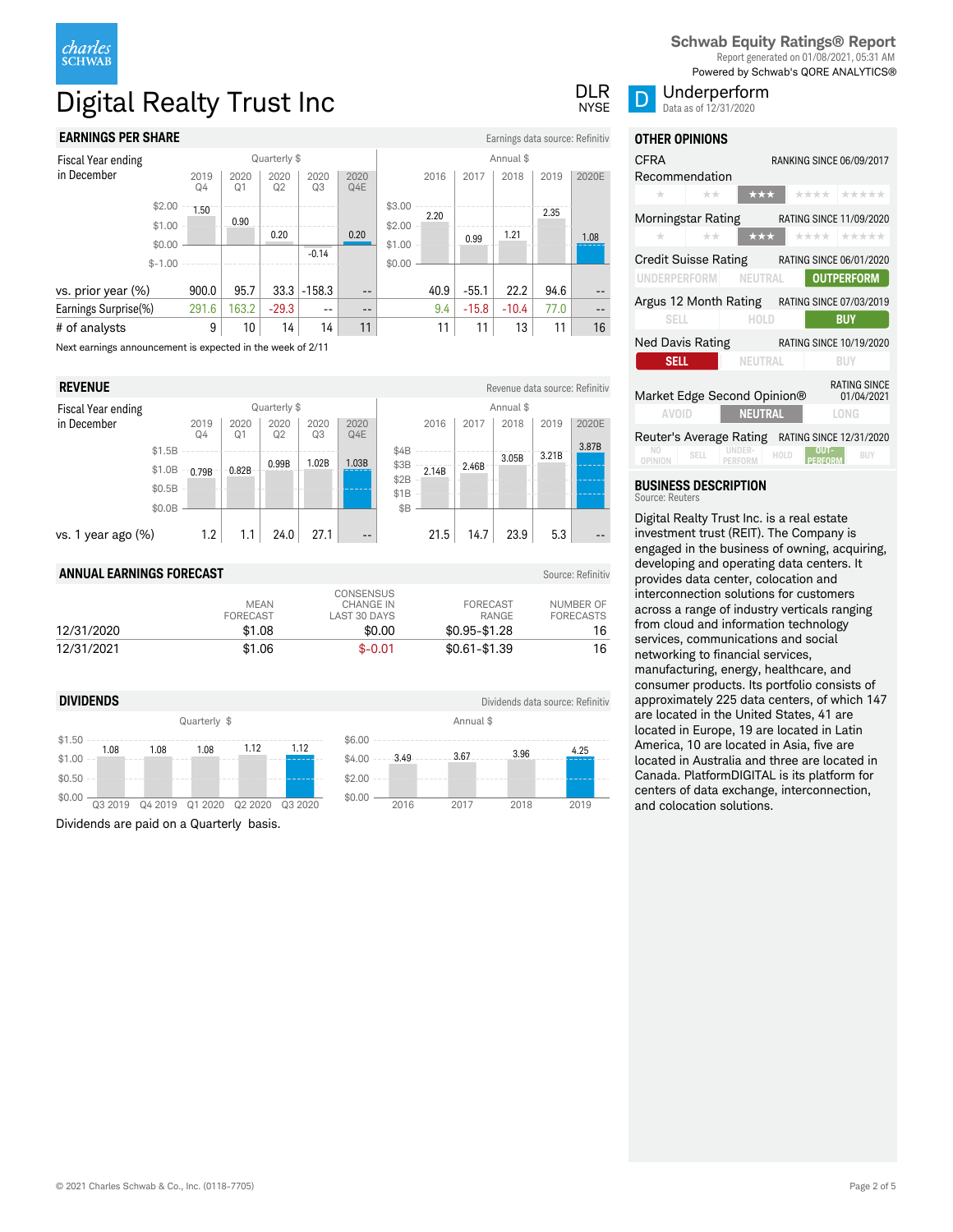

# Digital Realty Trust Inc



 1 **11/02/20** 4:48 pm ET... CFRA Maintains Hold Opinion on Shares of Digital Realty Trust, Inc. (DLR 144.30 \*\*\*) : We keep our 12-month target price at \$170, 25.9x our '21 FFO estimate, comparable to the peer average, reflecting favorable industry trends and benefits from recent expansion efforts. We raise our '20 FFO estimate by \$0.06 to \$6.03 and increase '21's by \$0.07 to \$6.56. DLR reported Q3 FFO of \$1.54 vs \$1.67, \$0.05 higher than the consensus. Q3 revenue increased 27%, with total bookings of \$89 million, including a \$14 million contribution from interconnection and a record 130 new logos. DLR signed \$160 million of renewals in Q3 with a 0.2% drop in cash rents. We remain confident in DLR's growth potential, as it is fortunate to be primarily serving customers whose businesses are thriving in the current environment. DLR will continue, in our view, to capitalize on favorable conditions in the debt capital markets to reduce interest costs and push back maturities.. /Keith Snyder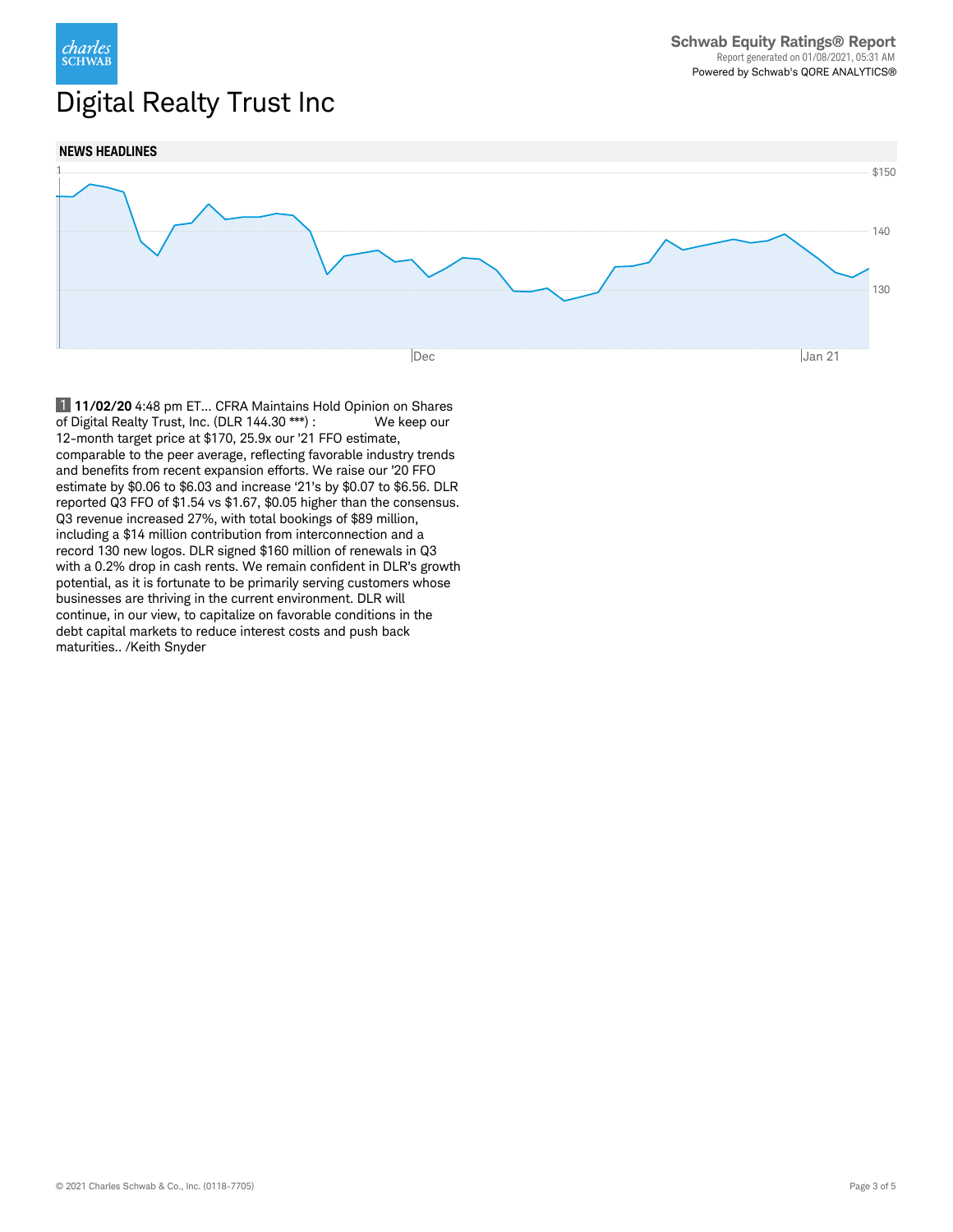

# Digital Realty Trust Inc

# **IMPORTANT DISCLOSURES FOR DLR**

**Regulation Analyst Certification:** The views expressed in this research report accurately reflect Schwab's quantitative research model, and no part of Schwab's compensation was, is or will be, directly or indirectly, related to the specific recommendations or views disclosed in the research report.

Note the Price Chart in the disclosures of this report which shows the rating and price history over applicable periods for this stock, including if and when coverage was terminated or suspended.

Within the previous 12 months, the percentage of companies that have a Schwab Equity Rating and for which Schwab has provided investment banking services are as follows:

• 5.55% in Buy Category (Schwab Equity Ratings and Schwab Equity Ratings International of A or B)

• 3.7% in Hold Category (Schwab Equity Ratings and Schwab Equity Ratings International of C)

• 1.5% in Sell Category (Schwab Equity Ratings and Schwab Equity Ratings International of D or F)

Price History for DLR

Schwab Equity Rating History for DLR



### **SCHWAB EQUITY RATINGS MEANING AND DISTRIBUTION**

Schwab Equity Ratings are assigned to approximately 3000 U.S.-traded stocks. The Schwab Equity Ratings model universe is generally composed of the combined set of<br>stocks in the Russell Investments' ("Russell") 3000 Index a explanation and table below are included to assist you in using Schwab Equity Ratings as one component of your own research to evaluate stocks and investment opportunities.

Schwab rates stocks using a scale of A/B/C/D/F. Schwab's outlook is that "A" rated stocks, on average, will strongly outperform and "F" rated stocks, on average, will strongly underperform the equities market over the next 12 months. Schwab Equity Ratings are based upon a disciplined, systematic approach that evaluates each stock on the basis of a wide variety of investment criteria from five broad categories: Growth, Quality, Sentiment, Stability and Valuation. This approach attempts to gauge investor expectations since stock prices tend to move in the same direction as changes in investor expectations. Stocks with low and potentially improving investor expectations tend to receive the best Schwab Equity Ratings ("A" or "B" ratings), while stocks with high and potentially falling investor expectations tend to receive the worst Schwab Equity Ratings ("D" or "F" ratings). Schwab may update the Schwab Equity Ratings methodology.

| <b>Schwab Equity Ratings Distribution</b> |                             |                     |                              |                         |  |  |
|-------------------------------------------|-----------------------------|---------------------|------------------------------|-------------------------|--|--|
| <b>Schwab</b>                             | Percentile                  |                     | 12 Month                     | General                 |  |  |
| <b>Equity Rating</b>                      | <b>Ranking Distribution</b> | <b>Distribution</b> | <b>Return Outlook</b>        | Buv/Hold/Sell Guidance* |  |  |
|                                           | - 10                        | Top 10%             | <b>Strongly Outperform</b>   | Buv                     |  |  |
|                                           | 11 - 30                     | Next 20%            | Outperform                   | Buv                     |  |  |
|                                           | 31 - 70                     | Next 40%            | Marketperform                | Hold                    |  |  |
|                                           | 71 - 90                     | Next 20%            | Underperform                 | Sell                    |  |  |
|                                           | $91 - 100$                  | Bottom 10%          | <b>Strongly Underperform</b> | Sell                    |  |  |

\*The general buy/hold/sell guidance is relative to other rated equities only. Before considering whether to take any action, an investor should consider whether equities generally are performing well in comparison to other asset classes and whether other equities in the same sector or category with the same or better rating may be more appropriate.

#### **Investment Rating Explanation**

**A (Strongly Outperform):** If an investor is looking to add a stock to his or her portfolio, "A" rated stocks may be the best candidates for consideration.

**B (Outperform):** An investor looking to add a stock to his or her portfolio might also consider a "B" rated stock, though preference should be given to "A" rated stocks. **C (Marketperform):** An investor would not usually consider a "C" rated stock for purchase. An investor holding a "C" rated stock in his or her portfolio should consider

continuing to hold the stock, and might monitor the stock's ongoing performance and compare the potential benefits of owning a stock with higher ratings.

**D** (Underperform): An investor holding a "D" rated stock should consider whether it is appropriate to continue to hold that stock in his or her portfolio. An investor would not usually consider a "D" rated stock for purchase.

**F (Strongly Underperform):** An investor holding an "F" rated stock should consider whether it is appropriate to eliminate that stock from his or her portfolio. An investor would not usually consider an "F" rated stock for purchase.

Percentile Rankings Explanation: Each of the approximately 3,000 stocks rated in the Schwab Equity Ratings U.S. universe is given a composite score that is derived from the research factors used in the Schwab Equity Ratings model. Once the stock's composite score, which includes all research factor scores, is calculated, the universe of rated stocks is divided into percentiles ranging from 1 to 100. The lowest percentile rankings represent the best Schwab Equity Rating Model scores and correspond to the best letter grades. For example, in a universe of 1000 stocks, the top 10 stocks would receive a percentile ranking of 1 and the bottom 10 stocks would receive a percentile ranking of<br>100. Stocks ranked in percentile groups 1-10 are r

#### **Model Risks**

Schwab Equity Ratings uses quantitative analyses in its modeling method. Any limitations or inaccuracies in its analyses or models could affect model performance and the results investors may achieve. Models that appear to explain prior market data can fail to predict future market events. While the data used in the models has been taken from sources Schwab believes to be reliable; its accuracy, completeness or interpretation cannot be guaranteed. Schwab Equity Ratings may not capture subjective, qualitative influences on return and risk such as changes in management, business and political trends, or legal and regulatory developments. Thus, it is important to conduct additional research prior to making a trading decision.